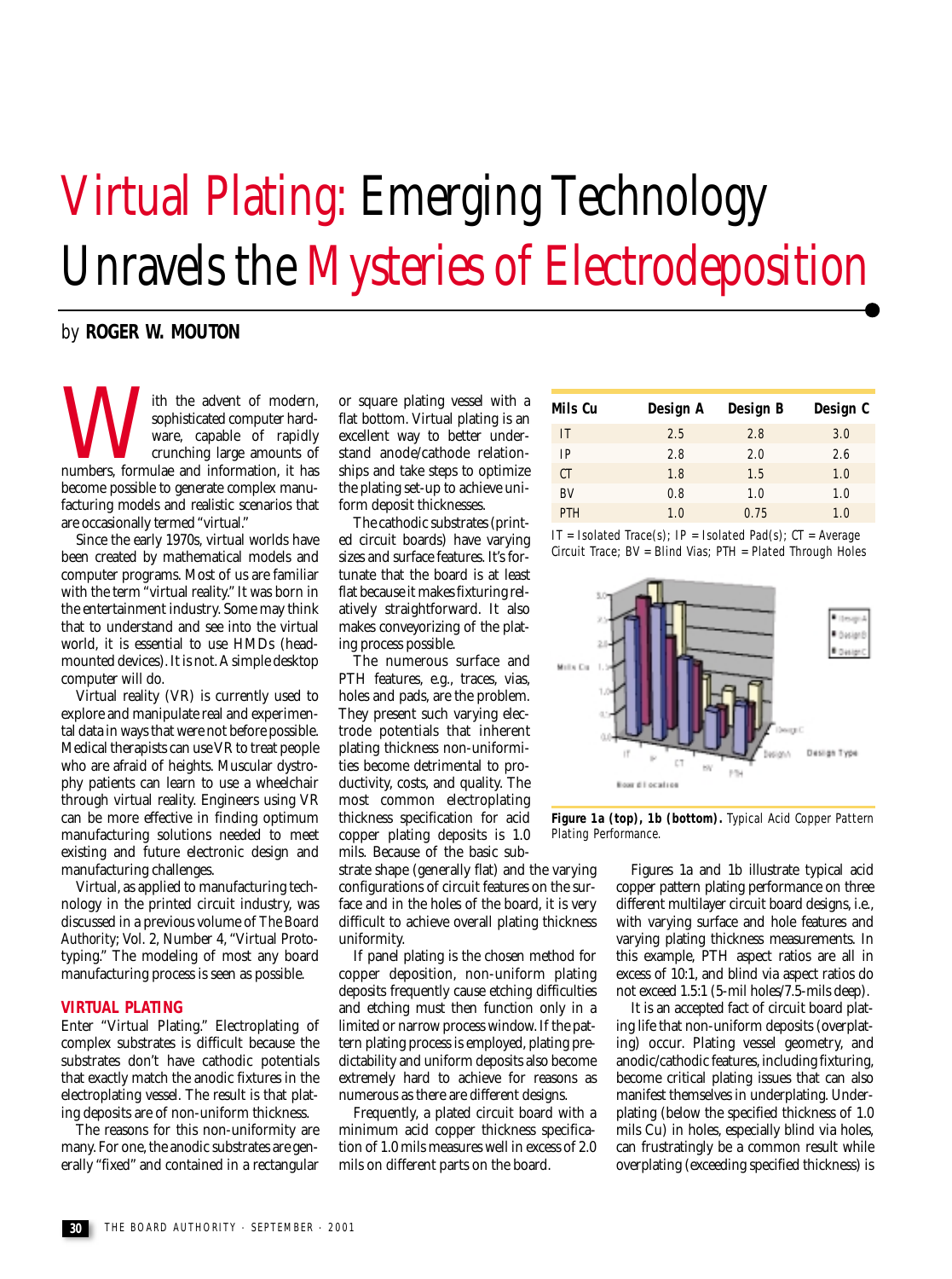

Figure 2. Parallel Anode Set-Up, Using Rec-<br>tangular Anode Baskets.

present on different parts of the same board. Industry response to this is usually to plate at lower current densities and for longer times.

How does virtual plating relate to this and how can it assist the board fab plating engineer? Three dimensional modeling and simulation is one of the answers.

### **3D MODELING AND SIMULATION**

Figures 2 and 3 represent 3D modeling of simple acid copper panel plating on multilayer substrates in two different plating vessel/fixturing set-ups.

The simulated plating tests were performed at 15 a.s.f. for 1.5 hours. Figure 2 represents a parallel anode set-up using rectangular anode baskets while Figure 3 represents a perpendicular anode set-up using round baskets, both plating set-ups being in the same plating department.

The results of this 3D modeling and simulation, virtual plating, give clear direction to the plating engineer by predicting excessive thickness build-up on identical boards using two possible scenarios where the boards are plated at the same current density and for the same time.

An advantage of virtual plating as described is that a predicted deposit thickness can be displayed using color variations. These variations translate to plating thickness values. This is typical of modern boundary element and finite analytical methods. A particularly useful feature of virtual plating using this 3D modeling is that by clicking on a specific plated area with a mouse pointer, it's possible to "measure" the plated thickness at the selected point on the substrate.

The modeling of pattern plating on a board surface with varying surface features is depicted in Figure 4.

The electrode potentials of this complex multilayer board were simplified and analyzed using the board's design features. The board was shielded and plated in simulation. The simple shield is visible in the graphic as a small square border to protect overplating of the edges, especially the corners. The virtual plating results reveal potential "hot"



Figure 3. Perpendicular Anode Set-Up, Using Round Baskets.

spots or areas of overplating that might be troublesome on the board surface.

While this article doesn't specifically address the uniformity of plating in through-holes, it can be quickly deduced that if surface feature plating uniformity is achieved, through-hole plating performance will also necessarily be better. The most important factors affecting through-hole plating performance relate more to the volume of solution movement through the hole than to the actual current density in the hole.

If the current density is spread uniformly across the surface of the board, then all holes on that board, both blind and PTH holes, have a better than average chance of plating to the minimum thickness specification with a minimum of variation. In short, all the holes will be experiencing the same current density.

#### **TRADE OFFS**

When it comes to electroplating of circuit boards, there are many design and manufacturing trade-offs. If it's possible to know and/or predict the electroplating characteristics of a particular size or design of board, then it's possible to mediate those characteristics using a specific or ideal plating set-up using 3D modeling in virtual plating.

Figure 5 represents a simple anode/cathode model of parallel electrodes and the plating current flux lines that flow between them. It has been demonstrated that the scientific generation of flux line maps is possible. Therefore, knowing the size, shape, and orientation of parallel electrodes makes the job of virtual plating easier, and allows for more effective engineering of the plating set-up.

#### **DESIGN FILES AND VIRTUAL PLATING**

Circuit board design files contain significant amounts of information, e.g., the surface area of exposed platable area on each side of the board and, more important, the location(s) of that platable area. At present, that information is seldom used for plating setup except to set current density levels for each side of the board and to understand exposed platable area in the holes.



**Figure 4.** Modeling of Pattern Plating on a Board Surface.



**Figure 5.** Flux Line Current Map.

Whether panel or pattern plating, it's commonly accepted that plating thickness nonuniformities will result. Knowing and using the available information, and using virtual plating technology in 3D modeling and plating simulation, can give important direction to design, fabrication, and the plating fixturing needed for a particular substrate.

Figure 6 represents a simple plating shield "grid" created from circuit board design files. The shield can be easily fabricated from any non-conductive, thin plastic material and affixed either to the plating rack or directly to the board through tooling holes.

Each quadrant in the grid is set up to allow specific densities of current to flow to corresponding areas of the board. The grid components can be perforated by drilling, routing, punching, or scoring to allow plating current flux lines to preferentially flow to desired areas on the board and to shield specific areas that would otherwise build excess deposit thicknesses.

Figure 7 depicts the relative density of the individual grid patterns in the shield. If, instead of slots, holes were drilled on the same centers across the face of the shield, then varying the hole sizes from small to